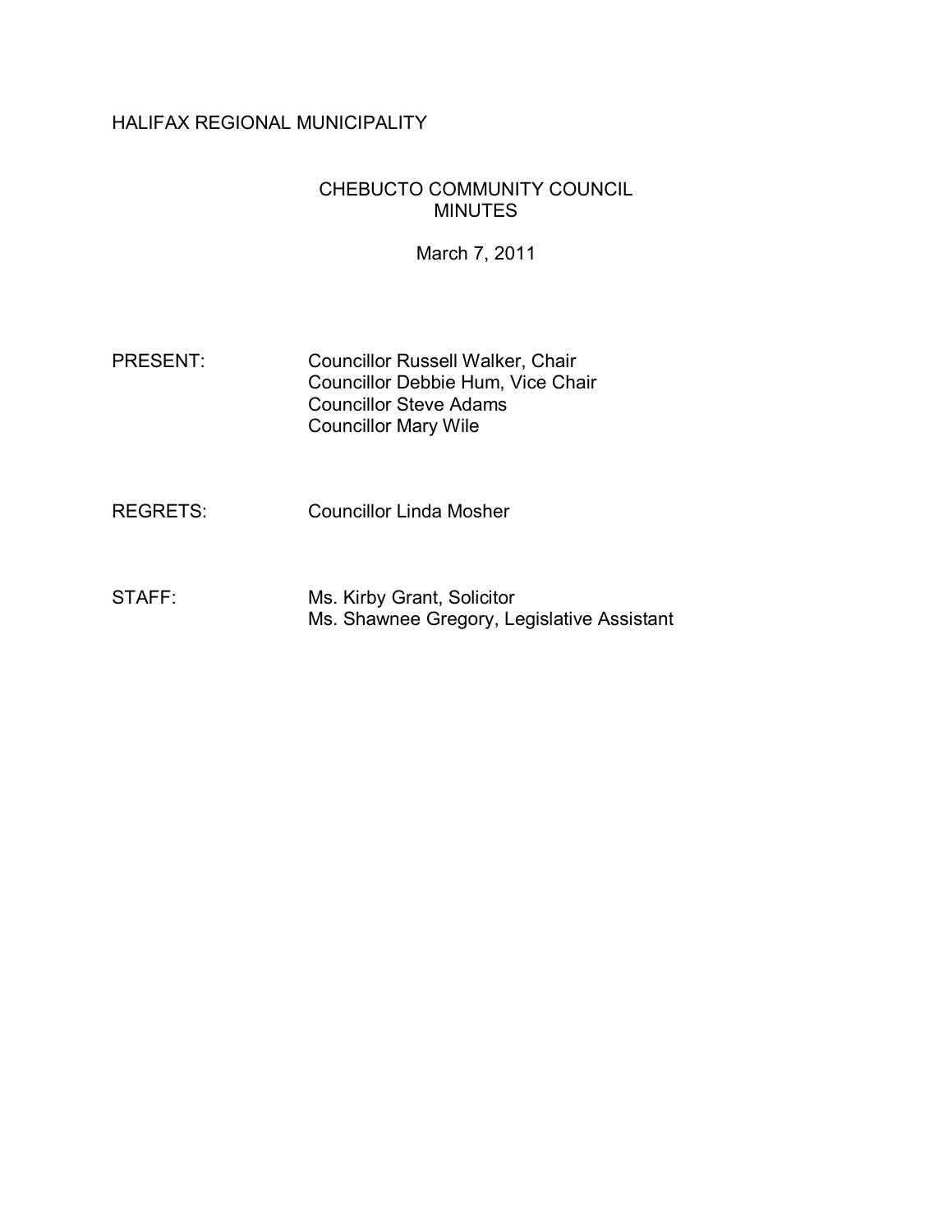# TABLE OF CONTENTS

| 1.  |                                                                                   |                                                                        |              |
|-----|-----------------------------------------------------------------------------------|------------------------------------------------------------------------|--------------|
| 2.  |                                                                                   |                                                                        |              |
| 3.  |                                                                                   | APPROVAL OF THE ORDER OF BUSINESS AND APPROVAL OF ADDITIONS            |              |
|     |                                                                                   |                                                                        |              |
| 4.  |                                                                                   |                                                                        |              |
|     | 4.1                                                                               |                                                                        |              |
|     |                                                                                   |                                                                        |              |
|     |                                                                                   | Keefe Drive - Emergency Concerns Due to Road Construction and<br>4.1.2 |              |
|     |                                                                                   |                                                                        |              |
|     |                                                                                   |                                                                        |              |
|     |                                                                                   | 4.1.4 Resident Traffic and Safety Concerns - Fairmount Subdivision  3  |              |
|     |                                                                                   |                                                                        |              |
|     |                                                                                   | 4.1.6 Bedros Lane - HRM Takeover of the Private Lane / Street 4        |              |
|     |                                                                                   |                                                                        |              |
|     |                                                                                   |                                                                        |              |
|     |                                                                                   |                                                                        |              |
| 5.  |                                                                                   |                                                                        |              |
| 6.  |                                                                                   |                                                                        |              |
| 7.  |                                                                                   |                                                                        |              |
| 8.  |                                                                                   |                                                                        |              |
|     | 8.1                                                                               |                                                                        |              |
|     |                                                                                   | 8.1.1 Case 16558: Lot Modification Development Agreement, Sylvia Ave., |              |
|     |                                                                                   |                                                                        |              |
|     | 8.2                                                                               |                                                                        |              |
| 9.  |                                                                                   |                                                                        |              |
|     | 9.1                                                                               |                                                                        |              |
|     | 9.2                                                                               |                                                                        |              |
|     | 9.3                                                                               |                                                                        |              |
| 10. |                                                                                   |                                                                        |              |
| 11. |                                                                                   |                                                                        |              |
| 12. |                                                                                   |                                                                        |              |
|     |                                                                                   | 12.1 Case 16629: Amending Development Agreement, Rockcliffe Village,   |              |
|     |                                                                                   |                                                                        | $\ldots$ . 6 |
|     | Volleyball Nova Scotia Proposal for Chain Lake Field - Councillor Mosher6<br>12.2 |                                                                        |              |
|     | 12.3                                                                              | Rockingham Community Centre Update - Councillor Hum  6                 |              |
| 13. |                                                                                   |                                                                        |              |
| 14. |                                                                                   |                                                                        |              |
| 15. |                                                                                   |                                                                        |              |
| 16. |                                                                                   |                                                                        |              |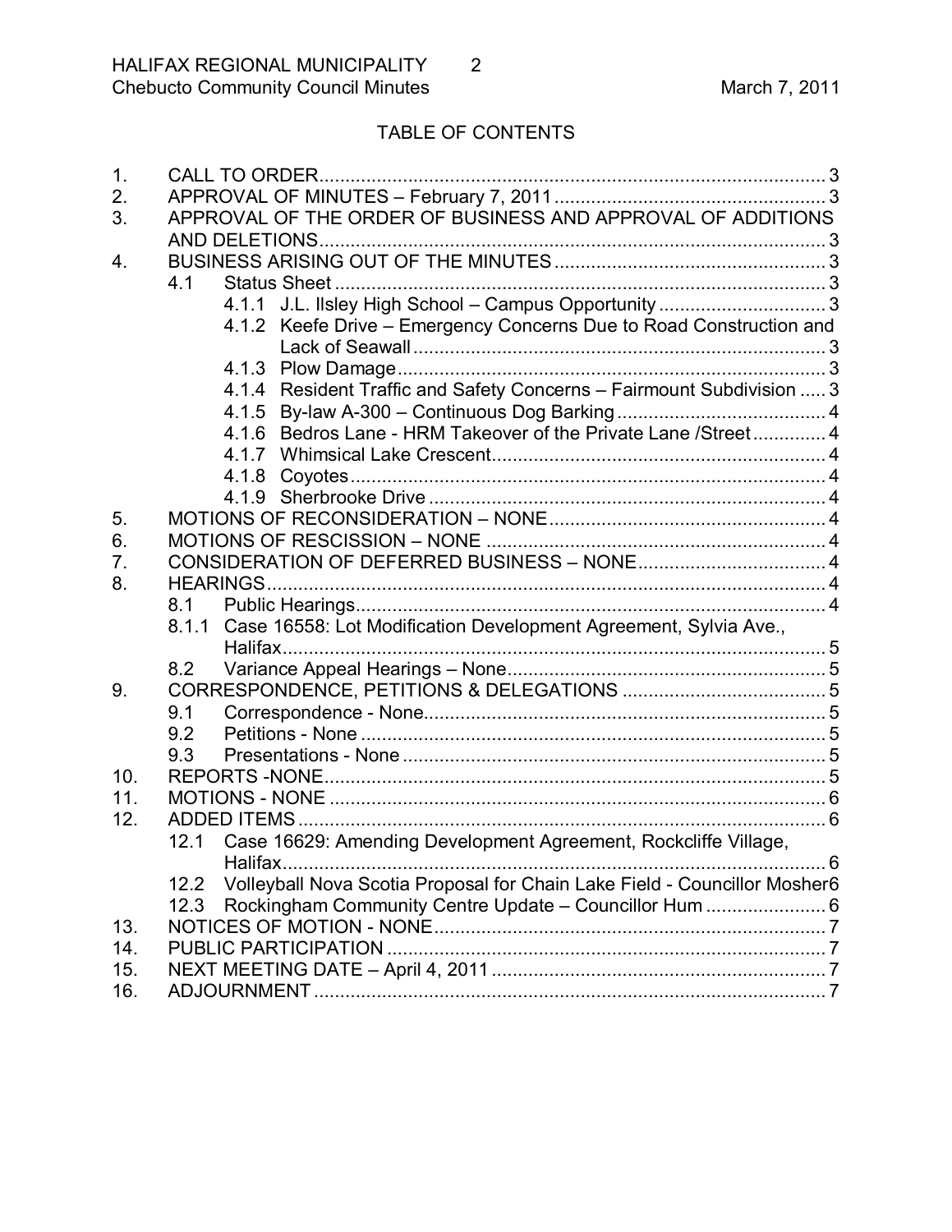### <span id="page-2-0"></span>**1. CALL TO ORDER**

The Chair called the meeting to order at 7:02 p.m. in the Keshen Goodman Library.

# <span id="page-2-1"></span>**2. APPROVAL OF MINUTES – February 7, 2011**

**MOVED by Councillor Wile, seconded by Councillor Hum that the minutes of February 7, 2011 be approved as presented. MOTION PUT AND PASSED.** 

### <span id="page-2-2"></span>**3. APPROVAL OF THE ORDER OF BUSINESS AND APPROVAL OF ADDITIONS AND DELETIONS**

Additions:

- 12.1 Case 16629: Amending Development Agreement, Rockcliffe Village, Halifax
- 12.2 Volleyball Nova Scotia Proposal for Chain Lake Field Councillor Mosher
- 12.3 Rockingham Community Centre Update Councillor Hum

**MOVED by Councillor Adams, seconded by Councillor Wile that the agenda be approved as amended. MOTION PUT AND PASSED.** 

# <span id="page-2-3"></span>**4. BUSINESS ARISING OUT OF THE MINUTES**

### <span id="page-2-4"></span>**4.1 Status Sheet**

# <span id="page-2-5"></span>**4.1.1 J.L. Ilsley High School – Campus Opportunity**

On Councillor Mosher's behalf, Councillor Adams requested that this item remain on the Status Sheet.

### <span id="page-2-6"></span>**4.1.2 Keefe Drive – Emergency Concerns Due to Road Construction and Lack of Seawall**

On Councillor Mosher's behalf, Councillor Adams requested that this item remain on the Status Sheet.

### <span id="page-2-7"></span>**4.1.3 Plow Damage**

An email dated February 9, 2011 from Transportation and Public Works staff was submitted.

Councillor Adams indicated that this item could be removed from the Status Sheet.

# <span id="page-2-8"></span>**4.1.4 Resident Traffic and Safety Concerns – Fairmount Subdivision**

An information report dated January 5, 2011 was before Community Council.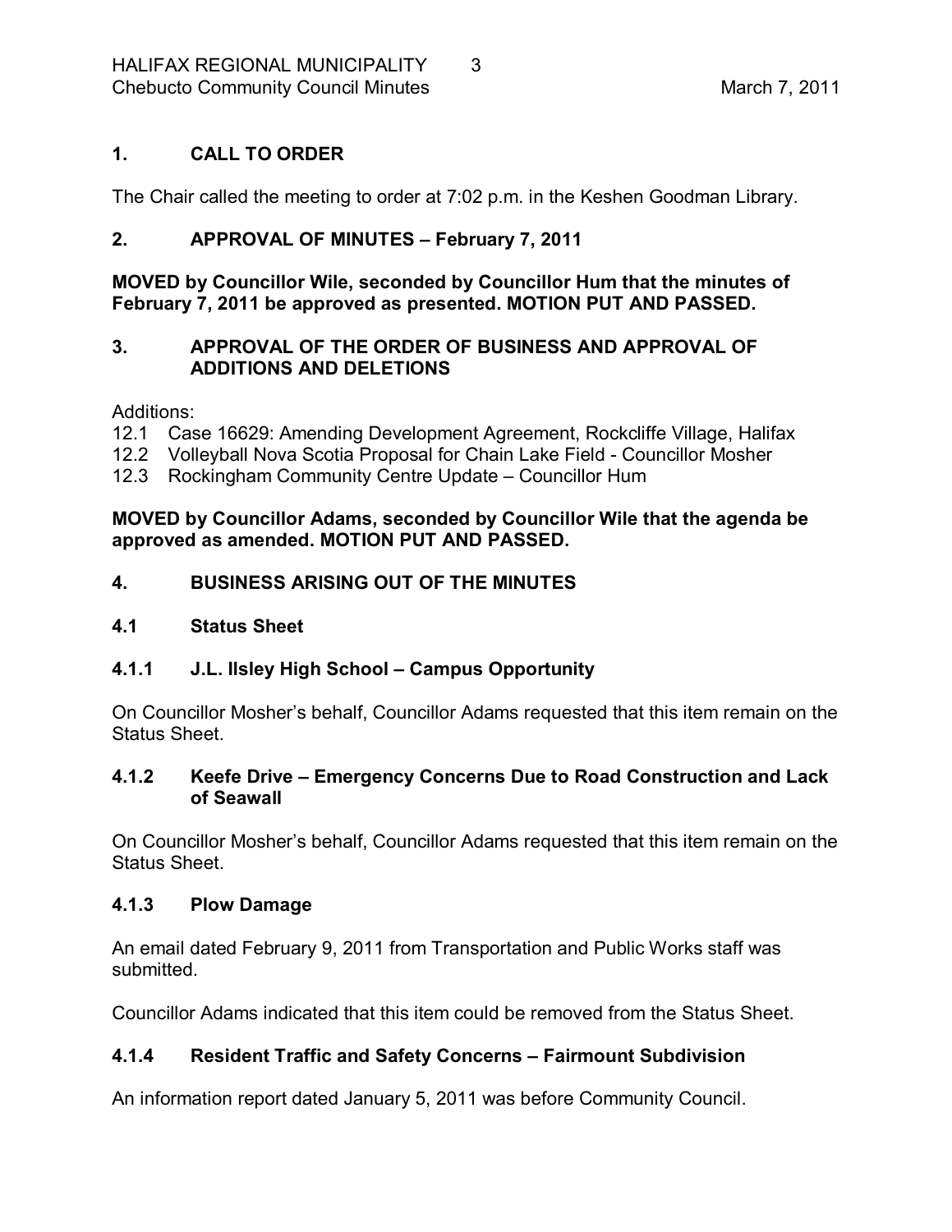On Councillor Mosher's behalf, Councillor Adams indicated that this item could be removed from the Status Sheet.

# <span id="page-3-0"></span>**4.1.5 Bylaw A300 – Continuous Dog Barking**

Councillor Wile requested that this item remain on the Status Sheet.

### <span id="page-3-1"></span>**4.1.6 Bedros Lane HRM Takeover of the Private Lane /Street**

Councillor Hum requested that this item remain on the Status Sheet.

### <span id="page-3-2"></span>**4.1.7 Whimsical Lake Crescent**

Councillor Adams requested that this item remain on the Status Sheet.

### <span id="page-3-3"></span>**4.1.8 Coyotes**

Councillor Adams stated that the community mail out that occurred as a result of the February 7, 2011 Community Council meeting had been successful in raising awareness. He noted that providing a photo of what a coyote looks like had also helped as many residents did not know how to distinguish one.

Councillor Adams indicated that this item could be removed from the Status Sheet.

# <span id="page-3-4"></span>**4.1.9 Sherbrooke Drive**

Councillor Hum requested that this ongoing issue, which was raised again at the February 7, 2011 Community Council meeting, be added to the Status Sheet.

She requested the subdivision of lot 2, Sheerbrooke Drive be addressed in the forthcoming information report and submitted photos from Mr. Alan MacDonald, resident of Sherbrooke Drive.

# <span id="page-3-5"></span>**5. MOTIONS OF RECONSIDERATION – NONE**

- <span id="page-3-6"></span>**6. MOTIONS OF RESCISSION – NONE**
- <span id="page-3-7"></span>**7. CONSIDERATION OF DEFERRED BUSINESS – NONE**
- <span id="page-3-8"></span>**8. HEARINGS**
- <span id="page-3-9"></span>**8.1 Public Hearings**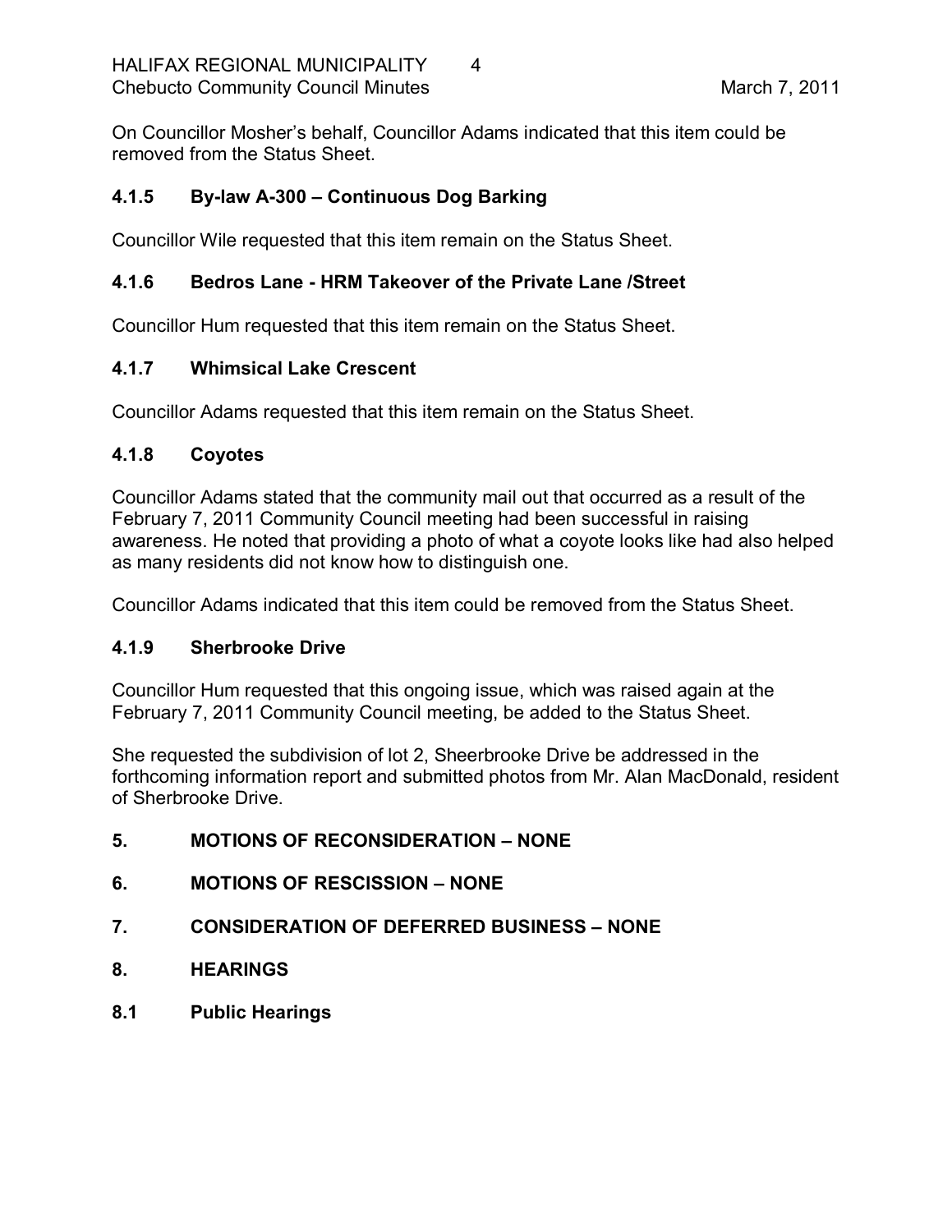#### <span id="page-4-0"></span>**8.1.1 Case 16558: Lot Modification Development Agreement, Sylvia Ave., Halifax**

A report dated January 24, 2011 was before Community Council.

Ms. Jillian MacLellan, Planner, provided the presentation on Case 16558: Lot Modification Development Agreement, Sylvia Ave., Halifax.

The Chair reviewed the Rules of Procedure for Public Hearings. He called three times for those wishing to speak for or against Case 16558: Lot Modification Development Agreement, Sylvia Ave., Halifax. As there was no one wishing to speak, the following motion was passed:

#### **MOVED by Councillor Wile, seconded by Councillor Adams, that the Public Hearing be closed. MOTION PUT AND PASSED.**

Ms. MacLellan agreed to Councillor Adams' request to insert the developer's name in the Development Agreement.

**MOVED by Councillor Adams, seconded by Councillor Wile, that Chebucto Community Council:**

- **1. Approve the proposed Development Agreement, included as Attachment A of the report dated January 24, 2011, to allow the property at 10 Sylvia Avenue to be subdivided and developed for two semidetached dwellings.**
- **2. Require that the Development Agreement be signed by the property owner within 120 days, or any extension thereof granted by Council on request of the property owner, from the date of final approval by Council and any other bodies as necessary, including applicable appeal periods, whichever is later; otherwise this approval shall be void and any obligations arising hereunder shall be at an end.**

**MOTION PUT AND PASSED.** 

- <span id="page-4-1"></span>**8.2 Variance Appeal Hearings – None**
- <span id="page-4-2"></span>**9. CORRESPONDENCE, PETITIONS & DELEGATIONS**
- <span id="page-4-3"></span>**9.1 Correspondence None**
- <span id="page-4-4"></span>**9.2 Petitions None**
- <span id="page-4-5"></span>**9.3 Presentations None**
- <span id="page-4-6"></span>**10. REPORTS NONE**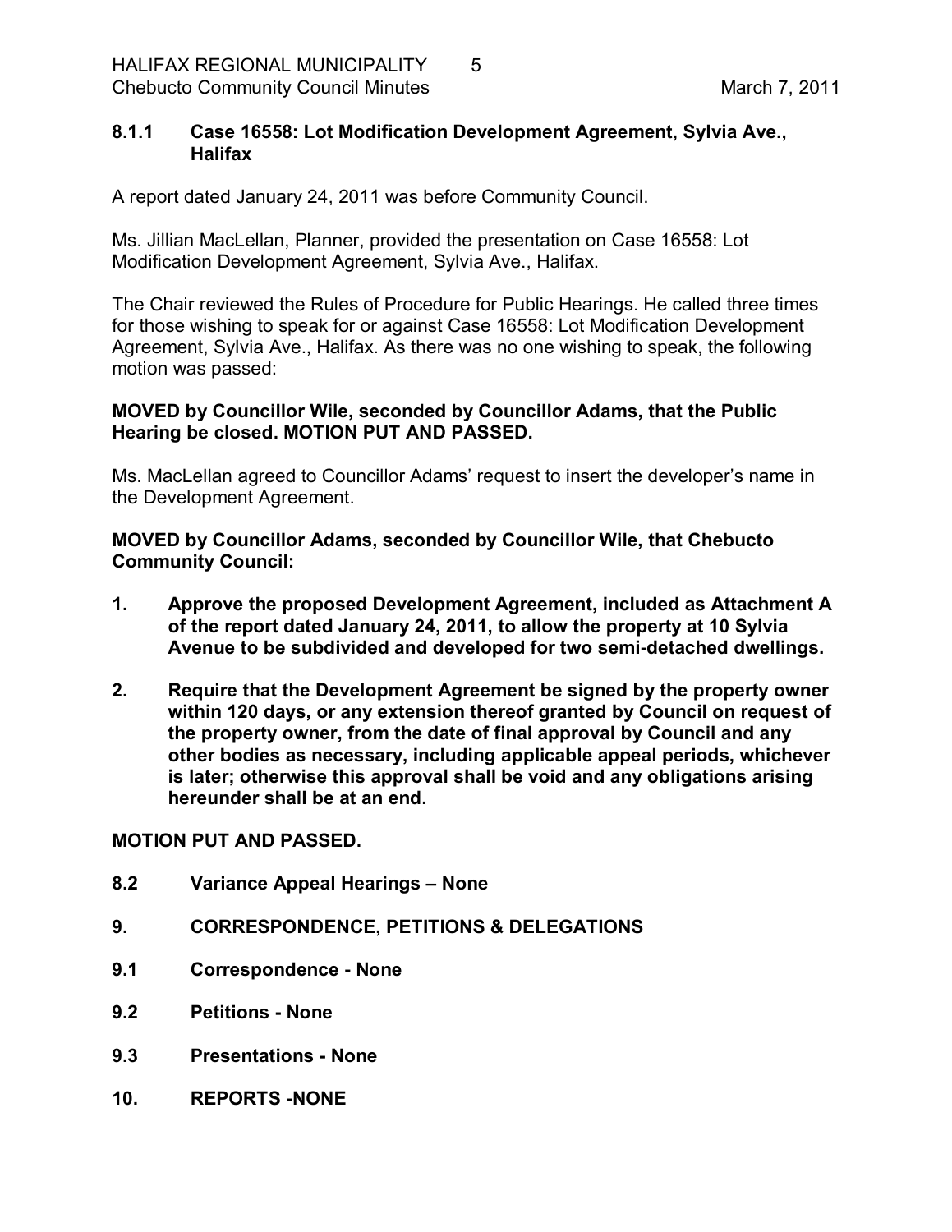### <span id="page-5-0"></span>**11. MOTIONS NONE**

#### <span id="page-5-1"></span>**12. ADDED ITEMS**

#### <span id="page-5-2"></span>**12.1 Case 16629: Amending Development Agreement, Rockcliffe Village, Halifax**

A report dated February 10, 2011 was before Community Council.

Mr. Paul Sampson, Planner, provided the presentation on Case 16629: Amending Development Agreement, Rockcliffe Village, Halifax. He advised that since this was a request for a non substantive amendment, no public hearing was required; noting that the amendment was to allow future local street connection to abutting lands.

In response to a question posed by Councillor Adams, Mr. Sampson stated that while he did not know the length of the proposed cul-de-sac, it would be required to meet HRM service specifications.

**MOVED by Councillor Adams, seconded by Councillor Wile that Chebucto Community Council:**

- **1. Approve the Amending Agreement contained in Attachment A of the report** dated February 10, 2011 to allow for a future local street (cul-de-sac) **connection to abutting land to the east; and**
- **2. Require that the Amending Agreement be signed by the property owner within 120 days, or any extension thereof granted by Council on request of the property owner, from the date of final approval by Council and any other bodies as necessary, including applicable appeal periods, whichever is later; otherwise this approval shall be void and any obligations arising hereunder shall be at an end.**

#### **MOTION PUT AND PASSED.**

### <span id="page-5-3"></span>**12.2 Volleyball Nova Scotia Proposal for Chain Lake Field Councillor Mosher**

The Chair stated, for the record, that Mr. Peter Bigelow, Manager of Real Property Planning, had sent an email to those involved advising that the volleyball court would not be located in the Chain Lake Field.

### <span id="page-5-4"></span>**12.3 Rockingham Community Centre Update – Councillor Hum**

For the record, Councillor Hum provided an update regarding the Rockingham Community Centre; advising that there had been an unsolicited expression of interest in the property. She stated that staff would provide follow up on this matter and would be bringing an In Camera report to Regional Council in April. Councillor Hum indicated that